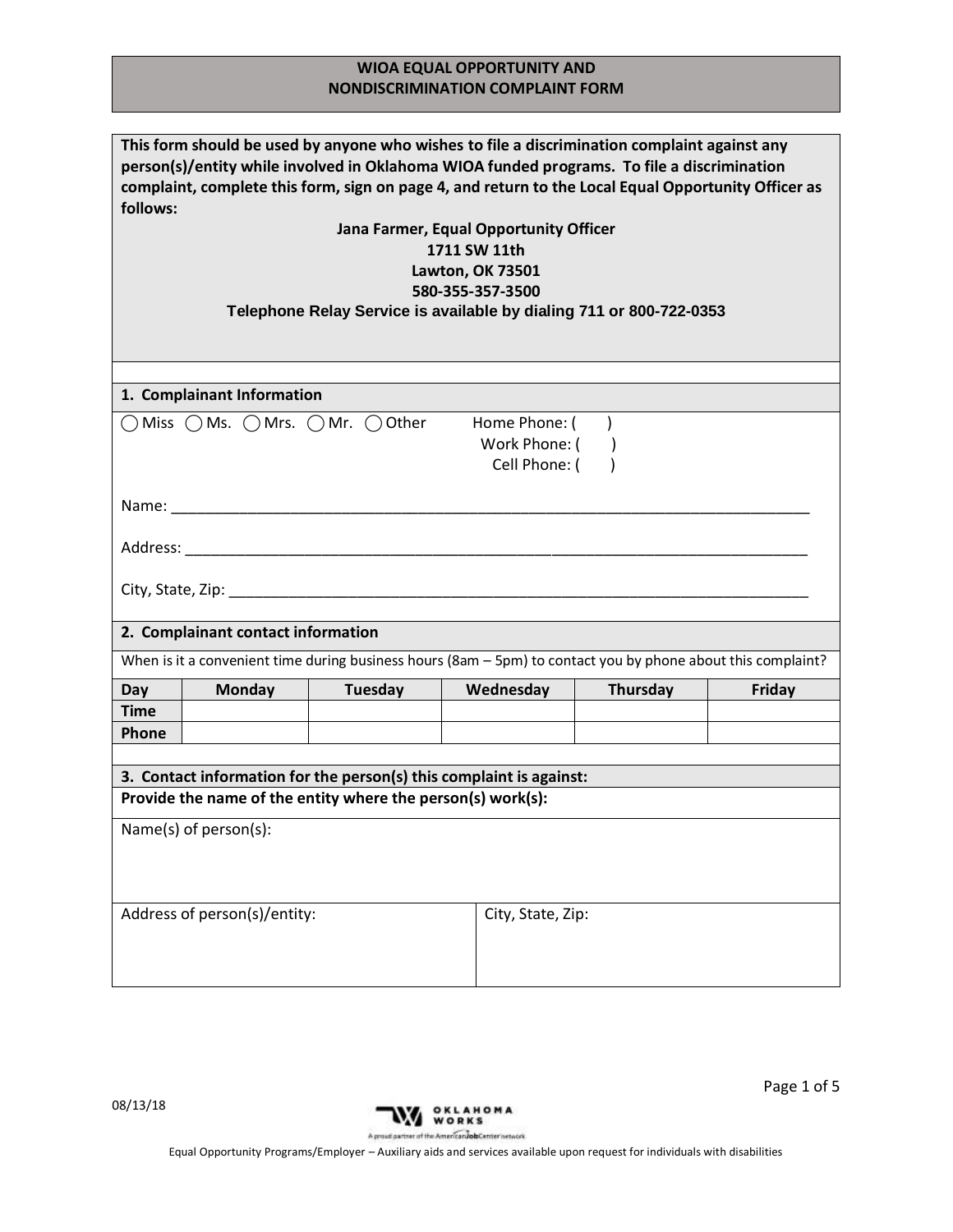| Telephone Number:                           | Date of first occurrence:                                                                                                                                                                                      |                                 |
|---------------------------------------------|----------------------------------------------------------------------------------------------------------------------------------------------------------------------------------------------------------------|---------------------------------|
|                                             |                                                                                                                                                                                                                |                                 |
|                                             |                                                                                                                                                                                                                | Date of most recent occurrence: |
|                                             |                                                                                                                                                                                                                |                                 |
| 4. Tell us about the incident(s)            |                                                                                                                                                                                                                |                                 |
| Explain briefly what happened:<br>$\bullet$ |                                                                                                                                                                                                                |                                 |
| $\bullet$                                   | Provide the date(s) when the incident(s) occurred.                                                                                                                                                             |                                 |
| $\bullet$<br>possible.                      | Indicate who this program discrimination complaint is against. Include names and titles, if                                                                                                                    |                                 |
| $\bullet$                                   | If other people were treated differently than you, tell us how they were treated differently.                                                                                                                  |                                 |
|                                             | Attach any documents that you think might help us better understand your complaint.                                                                                                                            |                                 |
|                                             |                                                                                                                                                                                                                |                                 |
|                                             |                                                                                                                                                                                                                |                                 |
|                                             |                                                                                                                                                                                                                |                                 |
|                                             |                                                                                                                                                                                                                |                                 |
|                                             |                                                                                                                                                                                                                |                                 |
|                                             |                                                                                                                                                                                                                |                                 |
|                                             |                                                                                                                                                                                                                |                                 |
|                                             |                                                                                                                                                                                                                |                                 |
|                                             |                                                                                                                                                                                                                |                                 |
|                                             |                                                                                                                                                                                                                |                                 |
|                                             |                                                                                                                                                                                                                |                                 |
|                                             |                                                                                                                                                                                                                |                                 |
|                                             |                                                                                                                                                                                                                |                                 |
|                                             |                                                                                                                                                                                                                |                                 |
|                                             |                                                                                                                                                                                                                |                                 |
|                                             |                                                                                                                                                                                                                |                                 |
|                                             |                                                                                                                                                                                                                |                                 |
|                                             | 5. Please list below any person(s) (witnesses) that we can contact for additional information to                                                                                                               |                                 |
|                                             |                                                                                                                                                                                                                |                                 |
| <b>Name</b>                                 | <b>Address</b>                                                                                                                                                                                                 | Phone                           |
|                                             |                                                                                                                                                                                                                |                                 |
| support or clarify the complaint.           |                                                                                                                                                                                                                |                                 |
|                                             |                                                                                                                                                                                                                |                                 |
|                                             |                                                                                                                                                                                                                |                                 |
|                                             |                                                                                                                                                                                                                |                                 |
|                                             |                                                                                                                                                                                                                |                                 |
|                                             | 6. If this complaint involves discrimination, please check the type of discrimination you                                                                                                                      |                                 |
|                                             | experienced, such as age, race, color, religion, sexual orientation, national origin, physical or mental<br>disability, etc. If you believe more than one basis was involved, you may check more than one box. |                                 |

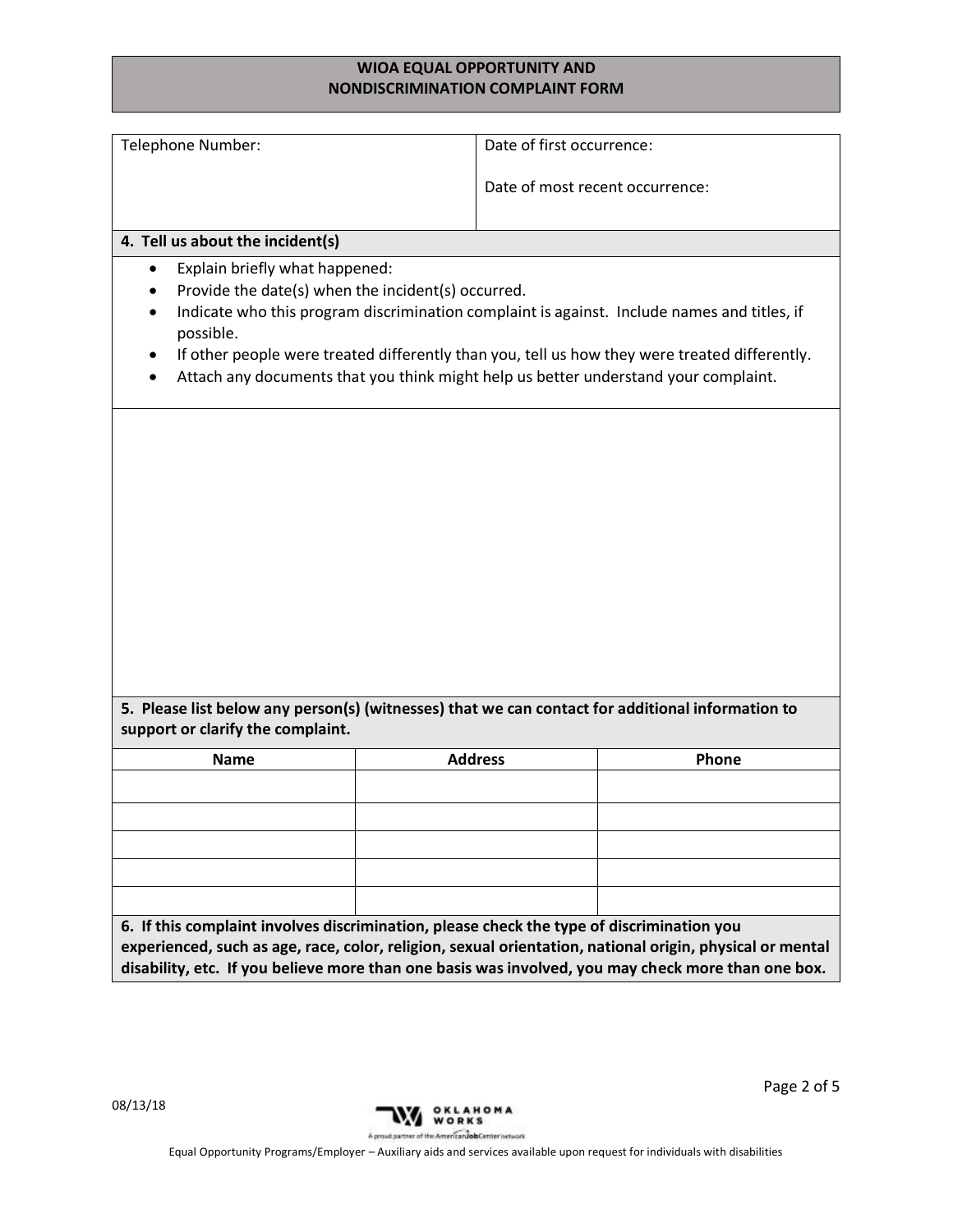| Age-provide date of birth<br>□<br>$\Box$ Color<br><b>National Origin</b><br>□<br><b>Political Belief</b><br>$\Box$<br>Retaliation<br>□<br>Gender – Specify □ F □ M<br>$\Box$<br>Race – indicate race<br>□<br>Of Hispanic or Latino Origin<br>$\Box$<br>Not of Hispanic or Latino Origin<br>□ | Citizenship or status as an alien U.S. worker<br>$\Box$<br>$\Box$ Disability<br>$\Box$ Political Affiliation<br>$\Box$ Religion<br>$\square$ Sexual Harassment<br>$\Box$ Status as a program participant under the<br>Workforce Innovation and Opportunity Act<br>(WIOA)<br>Other (specify)<br>$\Box$ |  |  |  |  |
|----------------------------------------------------------------------------------------------------------------------------------------------------------------------------------------------------------------------------------------------------------------------------------------------|-------------------------------------------------------------------------------------------------------------------------------------------------------------------------------------------------------------------------------------------------------------------------------------------------------|--|--|--|--|
| 7. Have you previously filed a complaint against this person(s)/entity? $\Box$ Yes                                                                                                                                                                                                           | $\square$ No                                                                                                                                                                                                                                                                                          |  |  |  |  |
| If Yes, answer the questions below. If No, move to Section 8.                                                                                                                                                                                                                                |                                                                                                                                                                                                                                                                                                       |  |  |  |  |
|                                                                                                                                                                                                                                                                                              |                                                                                                                                                                                                                                                                                                       |  |  |  |  |
| a. Was your complaint in writing? $\Box$ Yes $\Box$ No                                                                                                                                                                                                                                       |                                                                                                                                                                                                                                                                                                       |  |  |  |  |
| On what date did you file the complaint?<br>b.<br>Name of office where you filed your complaint:                                                                                                                                                                                             |                                                                                                                                                                                                                                                                                                       |  |  |  |  |
| c.                                                                                                                                                                                                                                                                                           |                                                                                                                                                                                                                                                                                                       |  |  |  |  |
|                                                                                                                                                                                                                                                                                              |                                                                                                                                                                                                                                                                                                       |  |  |  |  |
|                                                                                                                                                                                                                                                                                              |                                                                                                                                                                                                                                                                                                       |  |  |  |  |
| Phone: The control of the control of the control of the control of the control of the control of the control of the control of the control of the control of the control of the control of the control of the control of the c                                                               | <u> 1989 - Johann John Stone, markin sanadi amerikan bahasa dalam bahasa dalam bahasa dalam bahasa dalam bahasa d</u>                                                                                                                                                                                 |  |  |  |  |
| Contact person (if known): The contract person of the contract person (if known):                                                                                                                                                                                                            |                                                                                                                                                                                                                                                                                                       |  |  |  |  |
| d.<br>Have you been provided a final decision or report? $\Box$ Yes $\Box$ No<br>If you marked "Yes", please attach a copy of the complaint decision or report.                                                                                                                              |                                                                                                                                                                                                                                                                                                       |  |  |  |  |
| 8. What corrective action or remedy do you seek? Please explain:                                                                                                                                                                                                                             |                                                                                                                                                                                                                                                                                                       |  |  |  |  |
|                                                                                                                                                                                                                                                                                              |                                                                                                                                                                                                                                                                                                       |  |  |  |  |
|                                                                                                                                                                                                                                                                                              |                                                                                                                                                                                                                                                                                                       |  |  |  |  |
|                                                                                                                                                                                                                                                                                              |                                                                                                                                                                                                                                                                                                       |  |  |  |  |
|                                                                                                                                                                                                                                                                                              |                                                                                                                                                                                                                                                                                                       |  |  |  |  |
|                                                                                                                                                                                                                                                                                              |                                                                                                                                                                                                                                                                                                       |  |  |  |  |
|                                                                                                                                                                                                                                                                                              |                                                                                                                                                                                                                                                                                                       |  |  |  |  |
| 9. Choosing a personal representative:                                                                                                                                                                                                                                                       |                                                                                                                                                                                                                                                                                                       |  |  |  |  |
| You may choose to have someone else represent you in dealing with this complaint. It may                                                                                                                                                                                                     |                                                                                                                                                                                                                                                                                                       |  |  |  |  |
| be a relative, friend, an attorney, or someone else.                                                                                                                                                                                                                                         |                                                                                                                                                                                                                                                                                                       |  |  |  |  |
| If you choose to appoint someone to represent you, all of our communication to you will be                                                                                                                                                                                                   |                                                                                                                                                                                                                                                                                                       |  |  |  |  |
| routed through your representative.                                                                                                                                                                                                                                                          |                                                                                                                                                                                                                                                                                                       |  |  |  |  |
| Do you want to authorize a personal representative to handle this complaint?                                                                                                                                                                                                                 | $\Box$ Yes<br>O ∏                                                                                                                                                                                                                                                                                     |  |  |  |  |
| If "Yes", complete the section below. If "No", go to Section 10.                                                                                                                                                                                                                             |                                                                                                                                                                                                                                                                                                       |  |  |  |  |
| <b>AUTHORIZATION OF PERSONAL REPRESENTATIVE</b>                                                                                                                                                                                                                                              |                                                                                                                                                                                                                                                                                                       |  |  |  |  |

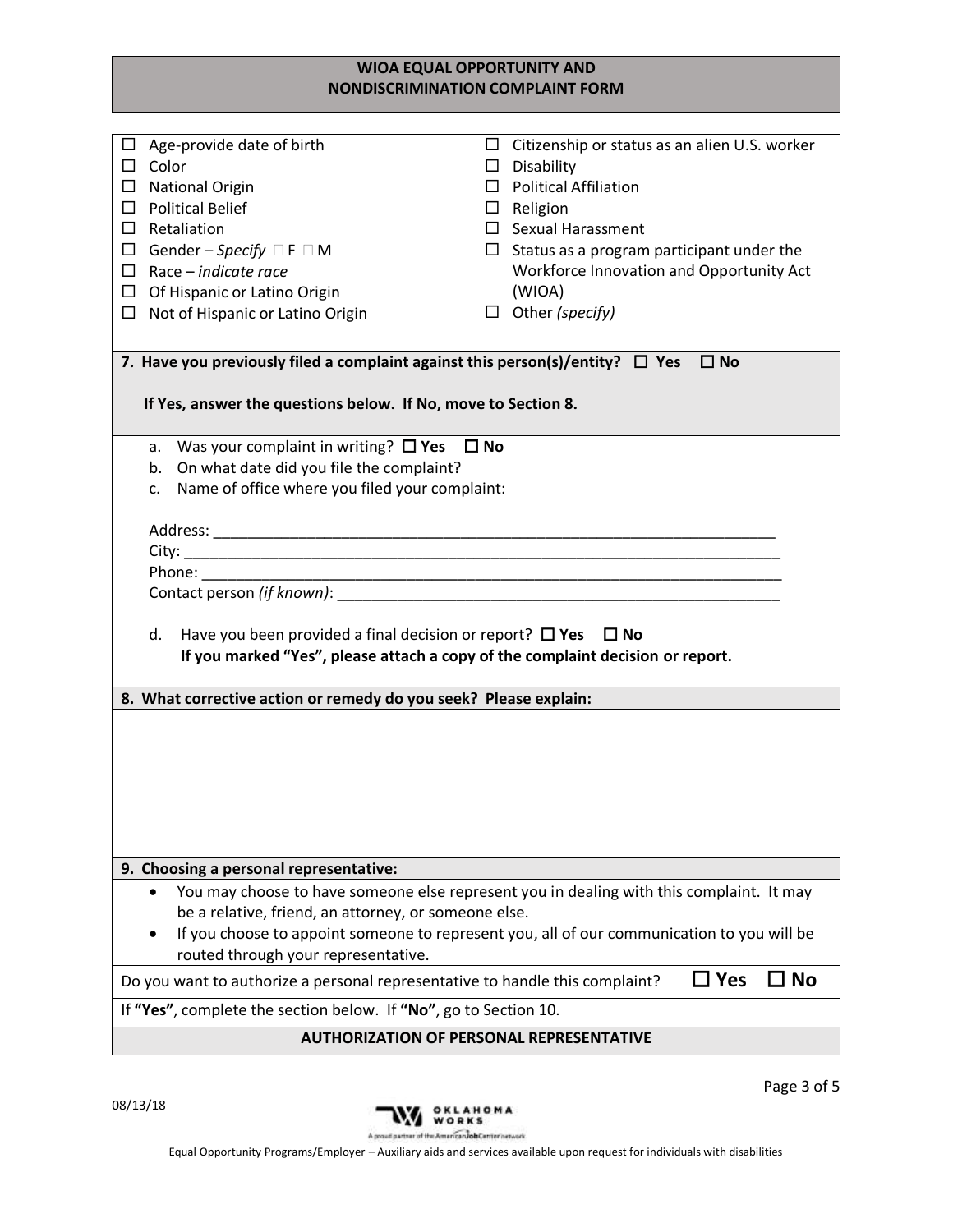| I wish to authorize the individual identified below to act on my behalf as my personal representative,<br>in matters such as mediation, settlement conferences, or investigations regarding this complaint.            |  |  |  |  |
|------------------------------------------------------------------------------------------------------------------------------------------------------------------------------------------------------------------------|--|--|--|--|
| Name:                                                                                                                                                                                                                  |  |  |  |  |
| $\Box$ I am an attorney representing the complainant.<br>$\Box$ I am not an attorney representing the complainant.                                                                                                     |  |  |  |  |
| Mailing address:                                                                                                                                                                                                       |  |  |  |  |
| City:<br>State:<br>Zip:                                                                                                                                                                                                |  |  |  |  |
| Phone:<br>FAX:                                                                                                                                                                                                         |  |  |  |  |
| E-mail:                                                                                                                                                                                                                |  |  |  |  |
| 10. Alternate Dispute Resolution (ADR) also known as mediation.                                                                                                                                                        |  |  |  |  |
| Notice: You must indicate if you wish to mediate your case. The Equal Opportunity Officer cannot<br>begin to process your complaint until you have made a selection. Please check "YES" or "NO" in the<br>space below. |  |  |  |  |
| Mediation is an alternative to having your complaint investigated.<br>$\bullet$                                                                                                                                        |  |  |  |  |
| Neither party loses anything by mediating.                                                                                                                                                                             |  |  |  |  |
| The parties to the complaint review the facts, discuss opinions about the facts, and strive for<br>$\bullet$<br>an agreement that is satisfactory for both.                                                            |  |  |  |  |
| Agreement to mediate is not an admission of guilt by the person(s)/entity that you<br>$\circ$<br>claim discriminated against you.                                                                                      |  |  |  |  |
| Mediation is conducted by a trained, qualified and impartial mediator.<br>O                                                                                                                                            |  |  |  |  |
| You (or your Personal Representative) have control to negotiate a satisfactory<br>$\circ$<br>agreement.                                                                                                                |  |  |  |  |
| Terms of the agreement are signed by the complainant and the person(s)/entity that<br>O<br>you claim discriminated against you.                                                                                        |  |  |  |  |
| Agreements are legally binding on both sides.<br>O                                                                                                                                                                     |  |  |  |  |
| If an agreement is not reached, a formal investigation will start.<br>O                                                                                                                                                |  |  |  |  |
| Failure to keep an agreement will result in a formal investigation.<br>$\circ$<br>A formal investigation will be opened if retaliation is reported.<br>$\circ$                                                         |  |  |  |  |
| Do you wish to mediate your complaint? $\square$ YES, I want to mediate. $\square$ NO, please<br>investigate.<br>If you select "YES", you will be contacted within five (5) business days with more information.       |  |  |  |  |
| 11. Complainant Signature:                                                                                                                                                                                             |  |  |  |  |
| You must sign this form for your complaint to be processed.                                                                                                                                                            |  |  |  |  |